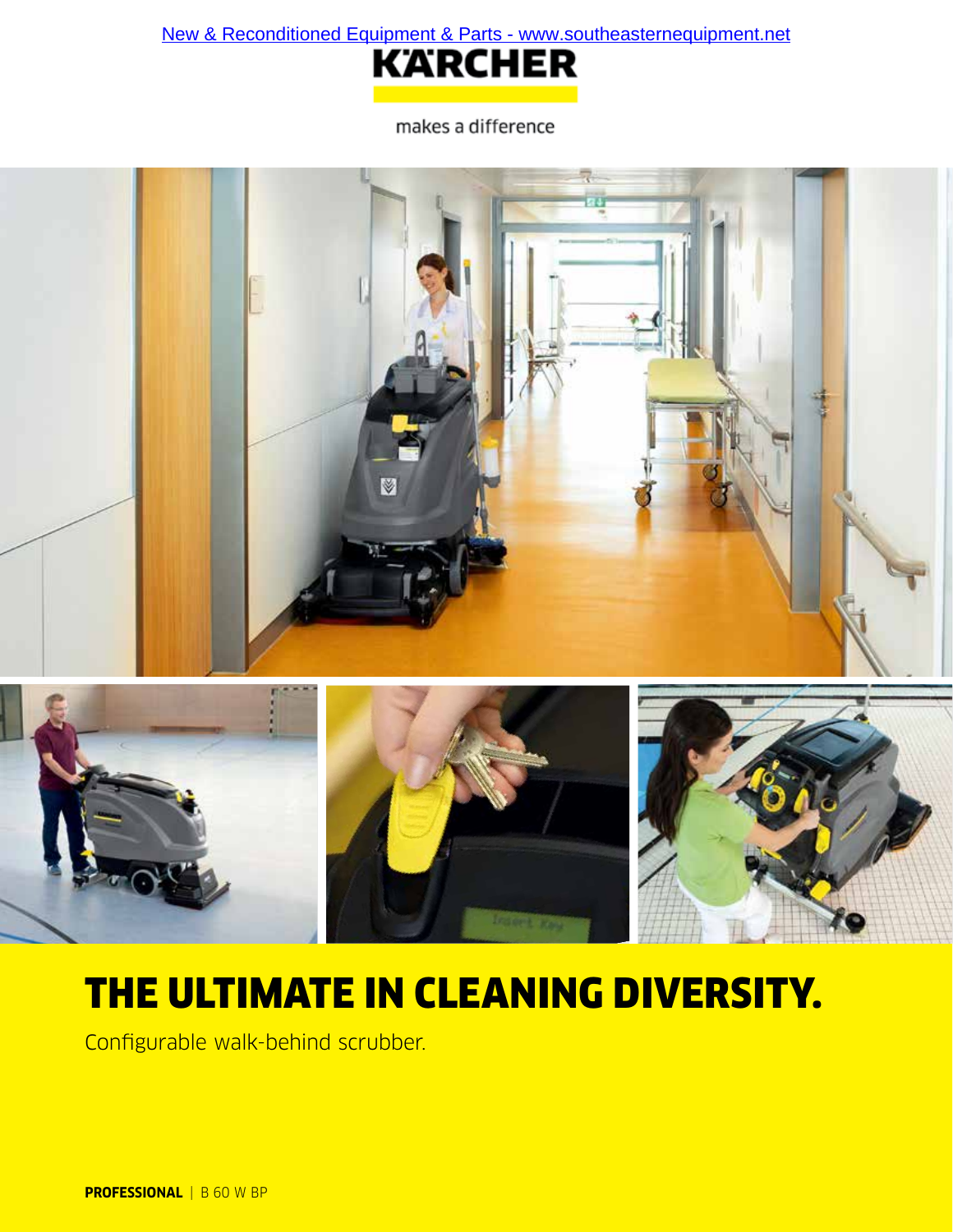The B 60 W Bp is the walk-behind scrubber built for efficiency from the ground up. Accomplish more with the same size staff with the impressive productivity of this machine. Choose between cylindrical, disc or orbital mechanics and various widths to suit your needs with our interchangeable scrub decks. The KIK system Choose setting for your operators with our innovative KiK key system.





#### **<sup>1</sup> Safety is a key function**

- The KIK (Kärcher Intelligent Key) system offers much greater protection against operator errors
- Supervisors can preset the B 60 operation settings for specific cleaning jobs and areas, the operator only needs to insert the key
- The machine can only be started with the associated coded key, so it is protected against unauthorized use

## **<sup>2</sup> Slim and fit**

- With its slimline design, the B 60 easily negotiates awkward objects and narrow passageways
- The asymmetric tank shape ensures a clear view of the brush head.

# **<sup>3</sup> Correctly charged**

The charging curve of the standard built-in charger protecting the batteries and ensuring long run times and long battery life

# **<sup>4</sup> Quiet, strong and efficient**

- In eco!efficiency mode, the brush speed and suction force is reduced to a level adequate for relatively light soiling
- In this mode the noise level is also reduced up to 4 dB(A), making the B 60 the right choice for cleaning in noise-sensitive areas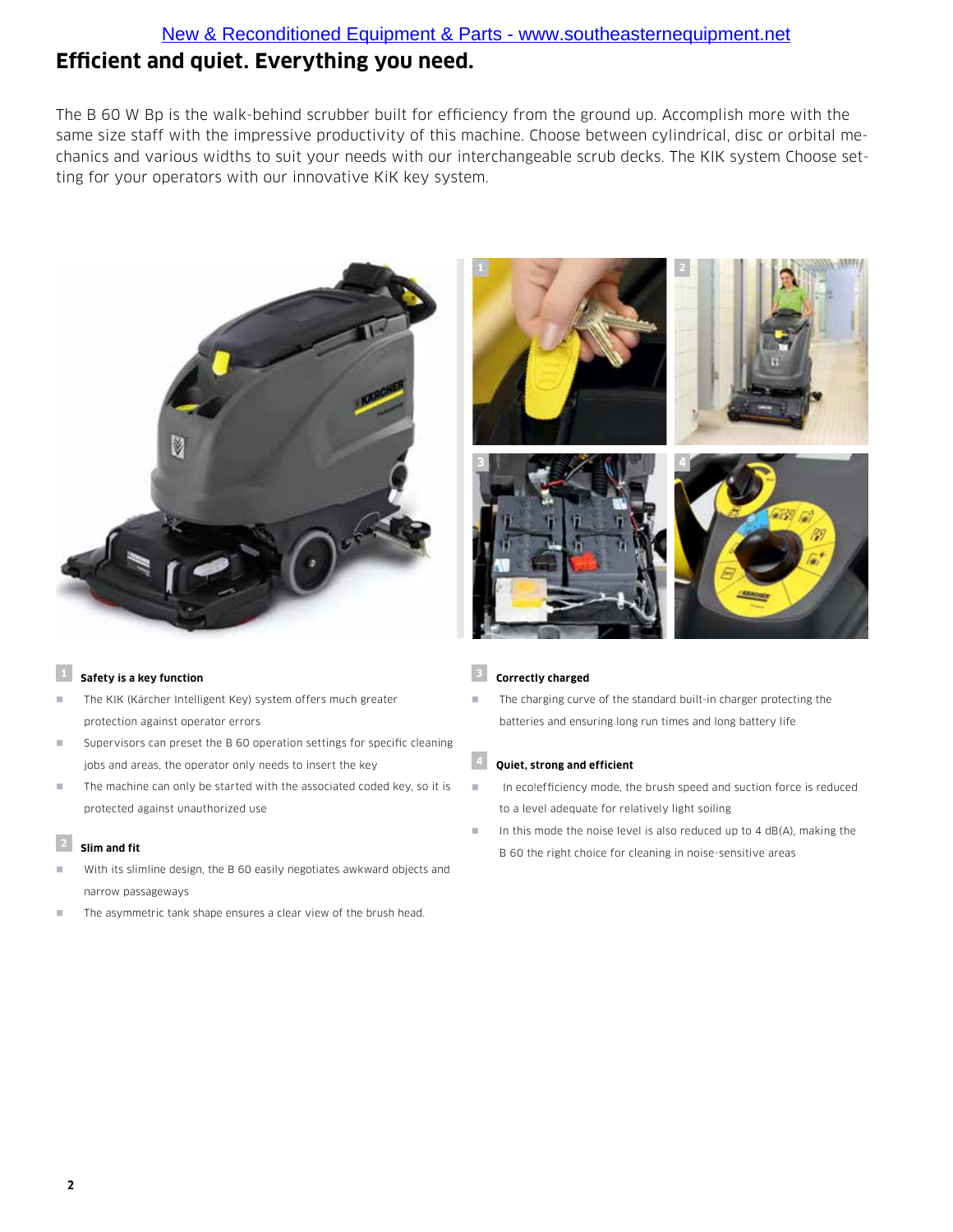# **Technical Specifications and Order Numbers.**

#### **B 60 W BP**

|                                 |            | ------       |                 |              |              |              |
|---------------------------------|------------|--------------|-----------------|--------------|--------------|--------------|
| + brush head                    |            | <b>R55</b>   | D <sub>55</sub> | R 65         | D 65         | S 65         |
| <b>Cleaning width</b>           | in         | 22           | 22              | 26           | 26           | 26           |
| Working width, suction          | in         | 33           | 33              | 37           | 37           | 37           |
| <b>Theoretical Productivity</b> | $ft^2/h$   | 23680        | 23680           | 27986        | 27986        | 23681        |
| Fresh/dirty water tank capacity | gal        | 16/16        | 16/16           | 16/16        | 16/16        | 16/16        |
| Max. water flow                 | gal        | -1           |                 |              |              | $\mathbf{1}$ |
| Max. speed                      | rpm        | 600-1300     | 180             | 600-1300     | 180          | 2000         |
| <b>Operating Noise Level</b>    | <b>dBA</b> | 61-66        | 61-66           | 61-66        | 61-66        | 61-66        |
| Dimensions (L x W x H)          | in         | 59 x 26 x 45 | 58 x 26 x 45    | 60 x 29 x 45 | 60 x 29 x 45 | 57 x 28 x 45 |
| Weight (with battery)           | <b>Ibs</b> | 400          | 360             | 425          | 400          | 430          |

#### **EQUIPMENT**

| Order No.   | <b>Description</b>                                                                                        |
|-------------|-----------------------------------------------------------------------------------------------------------|
| 9.841-171.0 | B 60 W Bp, Walk-behind scrubber, includes 245 Ah batteries and charger, cleaning head sold separately     |
| 9.841-181.0 | B 60 W Bp, Walk-behind scrubber, includes 230 Ah AGM batteries and charger, cleaning head sold separately |
| 9.841-386.0 | B 60 W Bp, 16 gallon, 245 Ah Low Maintenance Batteries, D 65 Brush Head                                   |
| 9.841-387.0 | B 60 W Bp, 16 gallon, 230 Ah AGM Batteries, D 65 Brush Head                                               |
| 9.841-172.0 | B 60 W Bp, Walk-behind scrubber, includes 245 Ah batteries and charger, R 65 head                         |
| 9.841-173.0 | B 60 W Bp, Walk-behind scrubber, includes 230 Ah AGM batteries and charger, R 65 head                     |
| 9.841-174.0 | B 60 W Bp, Walk-behind scrubber, includes 245 Ah batteries and charger, S 65 head                         |
| 9.841-175.0 | B 60 W Bp, Walk-behind scrubber, includes 230 Ah AGM batteries and charger, S 65 head                     |

## **ACCESSORIES**

|        | Order No.   | <b>Description</b>                                                                    |  |  |  |  |
|--------|-------------|---------------------------------------------------------------------------------------|--|--|--|--|
|        | 4.777-412.0 | Suction bar, curved with rollers and polyurethane oil-resistant blades (37" / 940 mm) |  |  |  |  |
|        | 5.035-488.0 | Adapter homebase accessories                                                          |  |  |  |  |
|        | 6.980-077.0 | Double hook (requires 5.035-488.0)                                                    |  |  |  |  |
|        | 4.035-386.0 | Lid with tank rinsing system                                                          |  |  |  |  |
|        | 4.035-345.0 | Quick fill tank system (requires 9.083-003.0)                                         |  |  |  |  |
|        | 9.083-003.0 | Hose coupling                                                                         |  |  |  |  |
|        | 6.273-214.0 | Squeegee blade set, blue epdm                                                         |  |  |  |  |
|        | 6.273-208.0 | Squeegee blade set, oil resistant (standard w/ 4.777-412.0)                           |  |  |  |  |
|        | 6.273-205.0 | Squeegee blade set, anti stripe oil resistant                                         |  |  |  |  |
| $\Box$ | 6.273-291.0 | Squeegee blade set, for textured floors                                               |  |  |  |  |
|        | 4.035-472.0 | New connection element for roller brush heads, B 60 W                                 |  |  |  |  |
|        |             |                                                                                       |  |  |  |  |

 $\blacksquare$  Included  $\blacksquare$  Optional